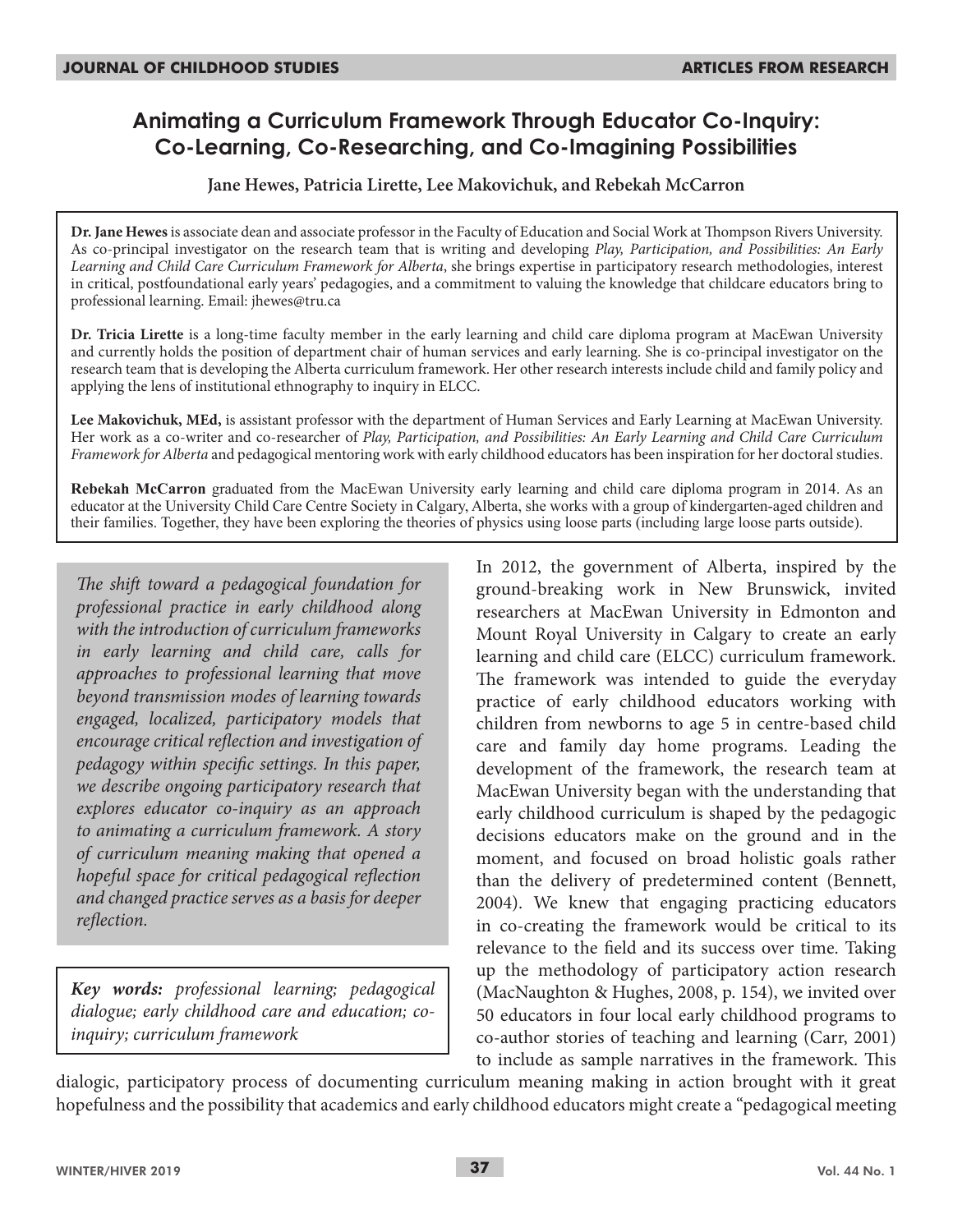place" (Moss, 2013), going forward together as *co-learners*, *co-researchers*, and *co-imaginers* of curriculum meaningmaking possibilities.

*Play, Participation and Possibilities: An Early Learning and Child Care Curriculum Framework for Alberta*<sup>1</sup> took shape over two years and is organized around five core concepts, four broad holistic goals, and five dispositions to learn, as shown in Figure 1. The image of the child as a *mighty learner* emerged in the process of co-creating the framework and captured the imaginations of educators, families, and policy makers alike.



*Figure 1. Play, Participation, and Possibilities.*

The framework is firmly grounded in sociocultural pedagogies and gestures toward the postfoundational, introducing notions of equity, social justice, gender, and diversity. Following the initial development, multi-year government funding (2012–present) afforded an incredible opportunity to explore the process of animating the curriculum framework in everyday practice, with the active participation of educators alongside researchers. The holistic goal of well-being—focused on nurturing *emotional health and positive identities*, creating a sense of *belonging,* and promoting *physical health*—was an entry point for many educators working with the curriculum for the first time, and it features in the story of curriculum meaning making in this paper.

Building on international scholarship about professional learning in early childhood education and care (Edwards & Nuttall, 2009; Eurofound, 2015; Pacini-Ketchabaw, Kocher, Sanchez, & Chan, 2009), we searched for theoretical frameworks that moved beyond transmission modes of learning toward engaged, localized, participatory models that encourage critical reflection and investigation of pedagogy within specific settings (Patterson, McAuley, & Fleet, 2013). Using pedagogical documentation as a provocation to question, challenge, validate, and theorize practice, we engaged with participating educators in *co-inquiry* processes (Perry, Henderson, & Meier, 2012) to deepen and complexify thinking about co-constructing curriculum in the here and now with young children and their families.

In this paper, we describe co-inquiry as a strategy for animating early childhood educators' use of *Play, Participation, and Possibilities* in curriculum planning and meaning making, for creating supportive social contexts for pedagogical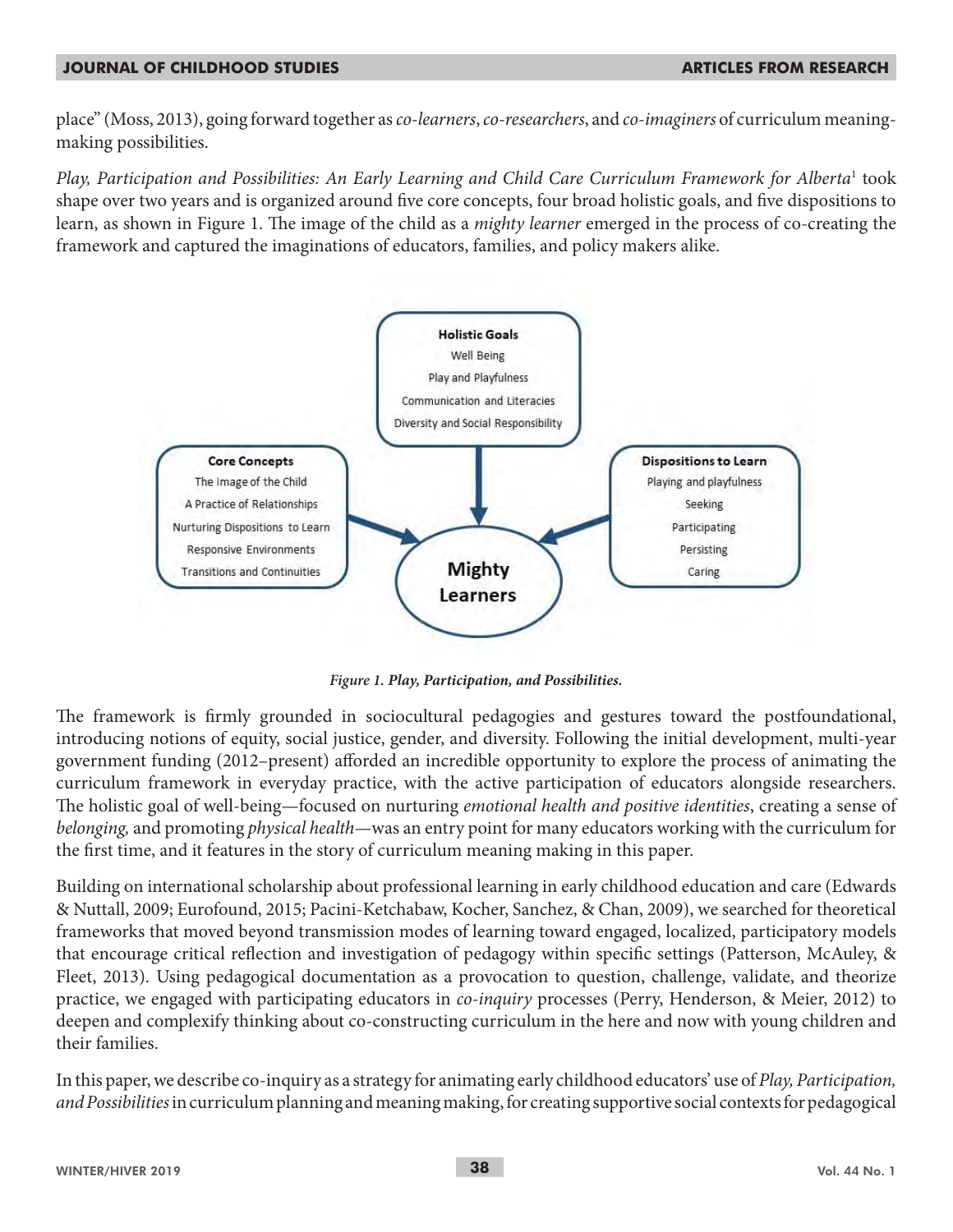conversations that invite multiple and diverse perspectives, and for considering critically and thoughtfully what it means for families to be meaningfully engaged in children's learning. Valuing the notions that educational theory is embedded in and emerges from educational practice and that curriculum is already happening in early childhood programs, our intent, as researchers and educators, is to explore processes of professional learning that theorize practice and deepen understanding of early learning pedagogy, using the common language of [curriculum framework]. We draw inspiration from Marg Sellers' (2013) notion of children "*curriculuming*" and Liselotte Olsson's (2009) view that the continuous shifting, combining, and transforming of materials, time, space, and participation of children, families, and educators produces *assemblages* full of potentiality for curriculum meaning making.

We draw on a story of educator meaning making that emerged early in the process of animating the newly created framework as an opportunity for deeper reflection on the co-inquiry processes, practices, and tools that support curriculum meaning making in action. We work with the understanding that curriculum in early childhood is socially co-constructed with children, families, and educators and that this process of making meaning is messy, iterative, deeply theoretical, and informed by both individual and collective intuition.

## **The value of professional learning that begins educators' everyday practice**

Through talking, thinking, listening, pausing, imagining possibilities, and reflecting on what is seen, individuals access the data of their own experience and contribute to knowledge generation. Given supported structural contexts, caring, thoughtful and knowledgeable collaborators can use stories of experience as the yeast of professional learning. (Fleet & Patterson, 2009, p. 17)

According to Curtis, Lebo, Cividanes, and Carter (2013), professional learning in the early childhood field has been "dominated by short, fragmented one shot workshops on a variety of topics delivered by experts who offer strategies and techniques outside the context of the daily teaching and learning with children" (p. 13). Deb Curtis and her colleagues call this approach "*drive through professional learning*" ( p. 13, italics in original). Another perspective is added by Linda Mitchell and Pam Cubey (2003), who call for professional learning that is grounded in practice and provides opportunities for educators to:

- consider their own work as a starting point "investigating real life examples of pedagogy within their own settings" (p. xi)
- work on issues that can make a difference in their practice
- reflect critically on taken for granted practices, questioning, and challenging taken for granted practices in ways that encourage new insight and shifts in thinking
- consider multiple, diverse perspectives and theories through pedagogical dialogue about their work
- gain awareness of the value of their work.

Similar to the process of learning for young children, professional learning can be understood as "a process of meaning-making or theory building in relationship with others who are called on to listen to the theories" (Moss, 2013, p. 39). Inviting educators to explore and revisit ideas over time leads to what Alma Fleet and Catherine Patterson (2001) refer to as "professional empowerment through spirals of engagement" (p. 10).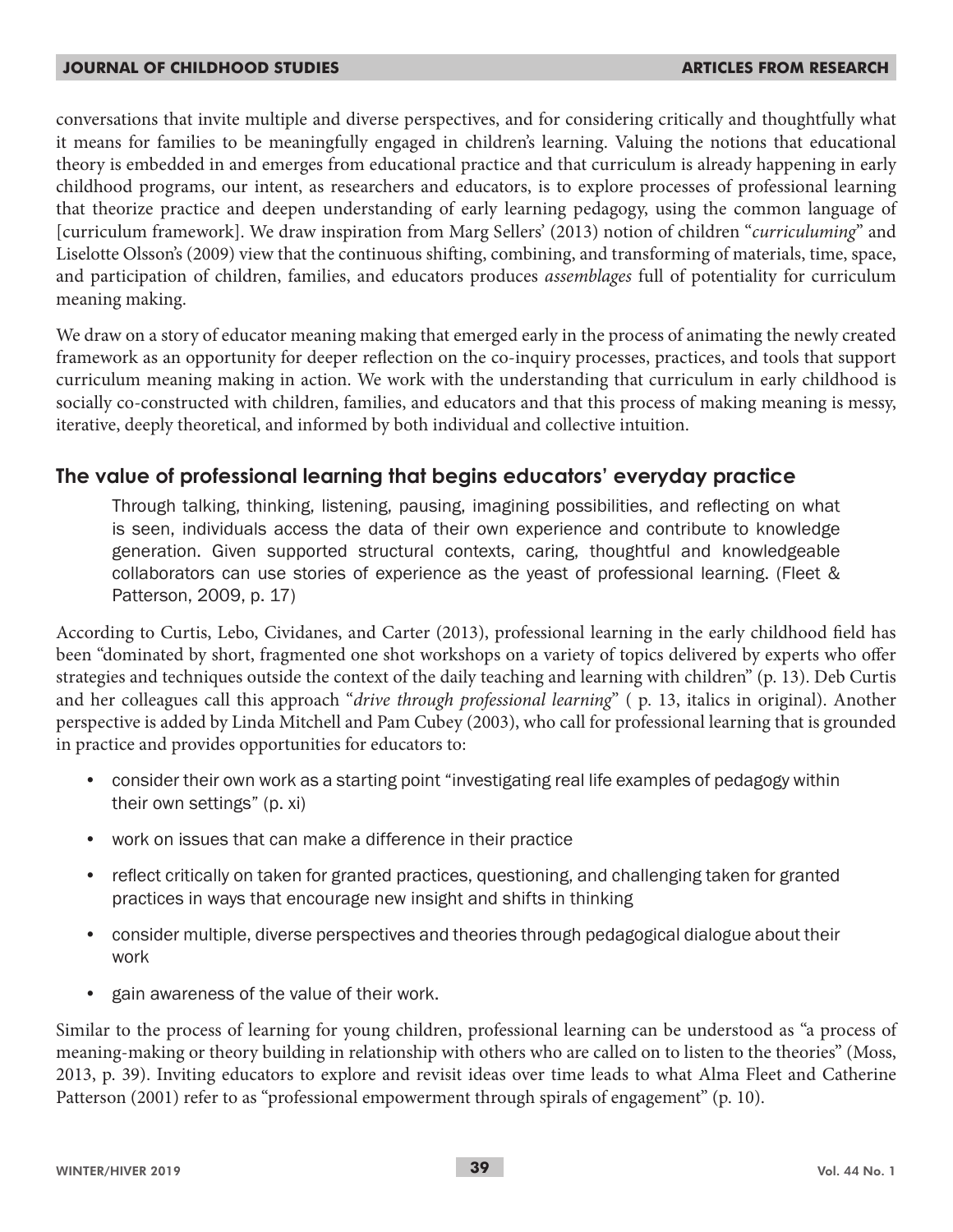## **The value of an outside voice in facilitating pedagogical dialogue**

Pedagogical dialogue (Rinaldi, 2006) requires "active, open, and sensitive listening" (Abramson, 2012, p. 154) that is enhanced through facilitation by a pedagogical leader. This role is described in various ways in the literature, including as an external or *outside voice* (Fleet & Patterson, 2001), a *facilitator* (Abramson, 2012), and a *critical friend* (Curtis et al., 2013; Fleet & Patterson, 2001). In Reggio Emilia, the role is played by the *pedagogista*. In this research, we have adopted the term *pedagogical mentor.*

Shareen Abramson (2012) describes a facilitator as a "coach, model and catalyst" (p. 154) who is interested in growing and learning along with the teachers; the facilitator's role is to lead a collaborative inquiry process, "doing action research with documentation," and creating a space where educators grow in their ability to "demonstrate an attitude of acceptance for divergent interpretations, raise new questions, and suggest alternative viewpoints regarding a child or situation" (p. 154). According to Arthur Costa and Bena Kallick (as cited in Curtis et al., 2013), a critical friend is "a trusted person who asks provocative questions, provides data to be examined through another lens, and offers critique of a person's work" (p. 19). Critical friends raise new questions that challenge or expand thinking and provide positive feedback in a process Curtis and her colleagues call "a dance of challenge and support" (p. 19).

## **Engaging educators as researchers: Professional learning as teacher research**

Teacher research, or practitioner inquiry, is increasingly recognized as a valuable source of professional learning and a tool for educational change (Fleet, De Gioia, & Patterson, 2016; Henderson, 2012; Patterson et al., 2013; Stremmel, 2007). Teacher research contributes to our understanding of teaching and learning in early childhood settings, improving the likelihood that educators' voices will be heard and respected (Hatch, 2012). Describing teacher research as "the engine of professional development," Henderson (2012) found that engaging teachers as researchers results in "immediate and specific strategies for action" and an increase in teachers' ability to "relate their findings with voice and confidence" and reflect critically on "emotional reactions and pedagogical intentions" (p. 2).

Teacher research is also described as a strategy for resisting the typical transmission mode of professional development. There is increasing understanding that a linear conception of professional development (individuals in isolation moving along a predetermined sequence of steps toward development) is overly simplistic and fails to prioritize socially constructed knowledge (Fleet & Patterson, 2001). Barbara Henderson (2012) argues that "when early childhood teachers undertake teacher research as collaborative action at their sites, it changes the nature of professional development and shifts teachers' identities as professionals … up-ending the way professional development is traditionally organized" (p. 1). Positioning the educator as a researcher can result in a "socially constructed space where professional development happens continually" (Henderson, 2012, p. 2). Further insight comes from Gunilla Dahlberg and Hillevi Lenz Taguchi's notion of the "investigative teacher" who has

a divided yet integrated professional responsibility, which partly has to do with joining in a dialogue and in communicative action with the child or the children's group, and partly has to do with a reflective and investigative attitude towards the child's working process and their own work. (as cited in Moss, 2013, p. 25).

In this paper and in our research, we emphasize the importance of children remaining at the forefront of teacher research. Children's voices are heard and made visible through their own words and gestures, photos, drawings, and other artifacts collected by teacher researchers. This rich data, in the form of documentation, reminds us that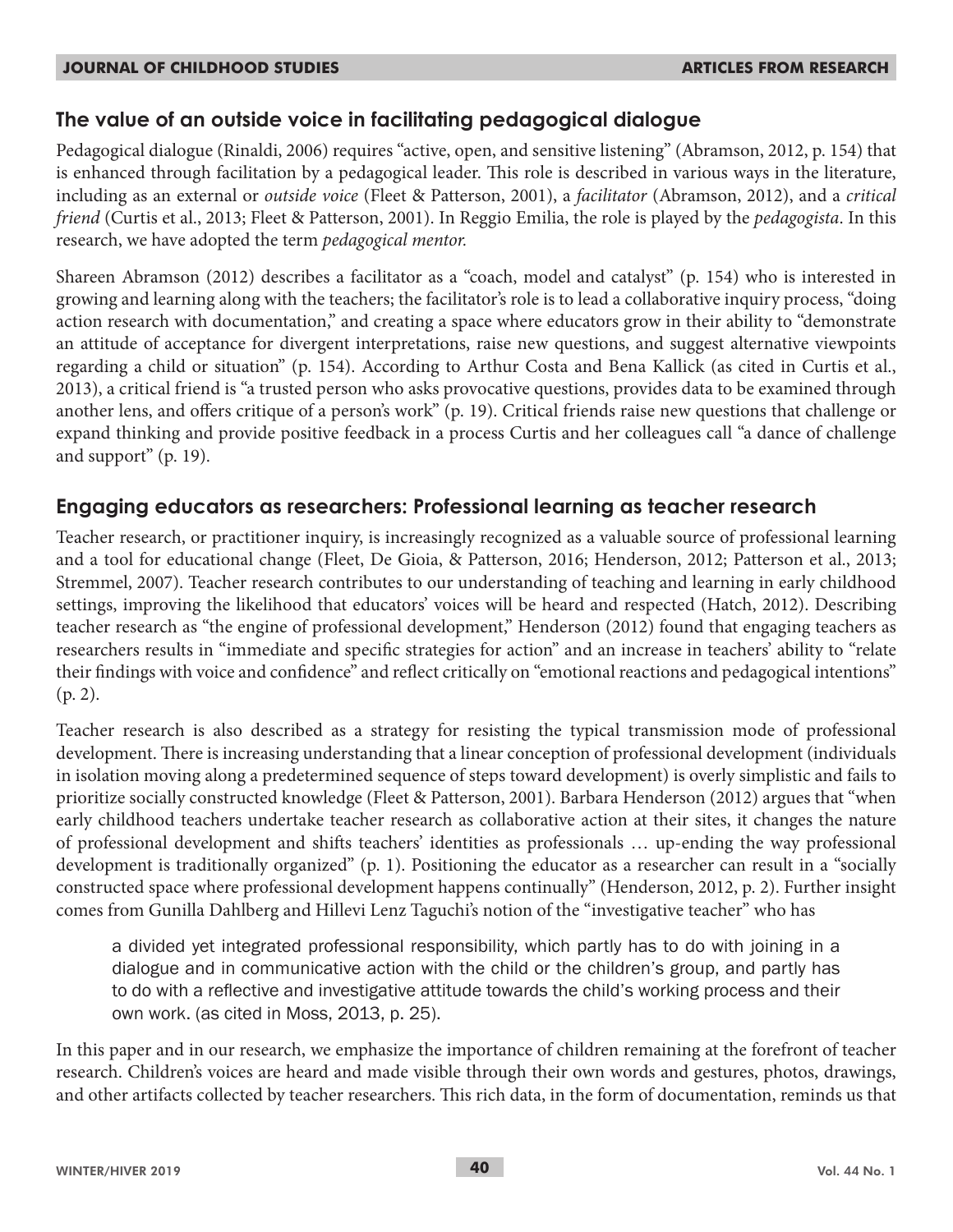children are not just the subjects of the research, they are agentic participants and co-researchers (Makovichuk, Hewes, Lirette, & Thomas, 2014). We encourage educators to investigate focused research questions arising from collaborative reflection on documentation. In this way, we strive to enact teacher research as participatory, democratic, and inclusive in nature (Henderson, Meier, Perry, & Stremmel, 2012, p. 5).

## **Pedagogical documentation as a starting point for curriculum meaning making**

There is growing recognition in the early childhood literature that narratives produced by teachers in the form of pedagogical documentation, learning stories, or pedagogical narratives are a productive material form of teacher research (Carr, 2001; Carr & Lee, 2012; Henderson et al., 2012; Pacini-Ketchabaw, Nxumalo, Kocher, Elliot, & Sanchez, 2015; Rinaldi, 2006). Pedagogical documentation is a recognized and viable tool for sustained collaborative and dialogic practice, a process, Alice Wong (2009) asserts, that "makes visible, legible and sharable traces of children's learning, which becomes tangible material that can be shared and interpreted by others" (p. 26). Multiple readings of pedagogical documentation make teachers aware of the partiality of their own theories, and can precipitate the kind of crisis that motivates change and creates openness to the unexpected and uncertain (Rinaldi, 2006, pp. 181–183).

Through critical reflection and intentional practice, pedagogical documentation creates openness to change, making it possible for educators to participate in generating new knowledge about practice. In the words of Dahlberg and Lenz Taguchi:

through documenting what the child does and what one as the teacher does together with the child, one can see an increase in consciousness about the consequences of their [teachers'] actions, and thereby also gain a basis for change and development in their own work. (as cited in Moss, 2013, p. 26)

*Pedagogical narrations* (Pacini-Ketchabaw et al., 2015) invite multiple views of the child, multiple voices, and multiple interpretations. According to Veronica Pacini-Ketchabaw and her colleagues (2015), educator stories can be "intimately connected to curriculum making" (p. 123) through a discourse of meaning making. The importance of an active, engaged educator who can accommodate diversity, complexity, and multiple perspectives is becoming increasingly evident. The discourse of meaning making encourages individual judgments and uncertainty and views consensus and unanimity as neither necessary nor desirable (Pacini-Ketchabaw et al., 2015). It requires that individuals draw on concrete experiences and make ethical, philosophical choices and judgments that involve critical, reflective thinking about pedagogies. In this research, we take up this notion of pedagogical documentation as a discourse of meaning making, a process that calls on us to contextualize everyday practices within a particular social location and time and to make meaning of our experiences in dialogue with others (Pacini-Ketchabaw et al., 2015, p. 123). We focus our efforts on educator research that intends to produce transformation, enabling early childhood educators to develop an understanding of themselves, their classrooms, and their practice through the act of reflective inquiry (Stremmel, 2007).

## **Animating** *Play, Participation, and Possibilities* **in practice through collaborative (co) inquiry**

John Dewey first introduced the notion of teaching as inquiry in 1933, believing that educators construct knowledge socially, "through inquiry, with the assistance of colleagues and faculty who help them refine and clarify their ideas about their learning and teaching experiences" (Abramson, 2012, p. 149). Processes of co-inquiry have proven effective as a source of professional learning and improving practice (Abramson, 2012). As a low cost and practical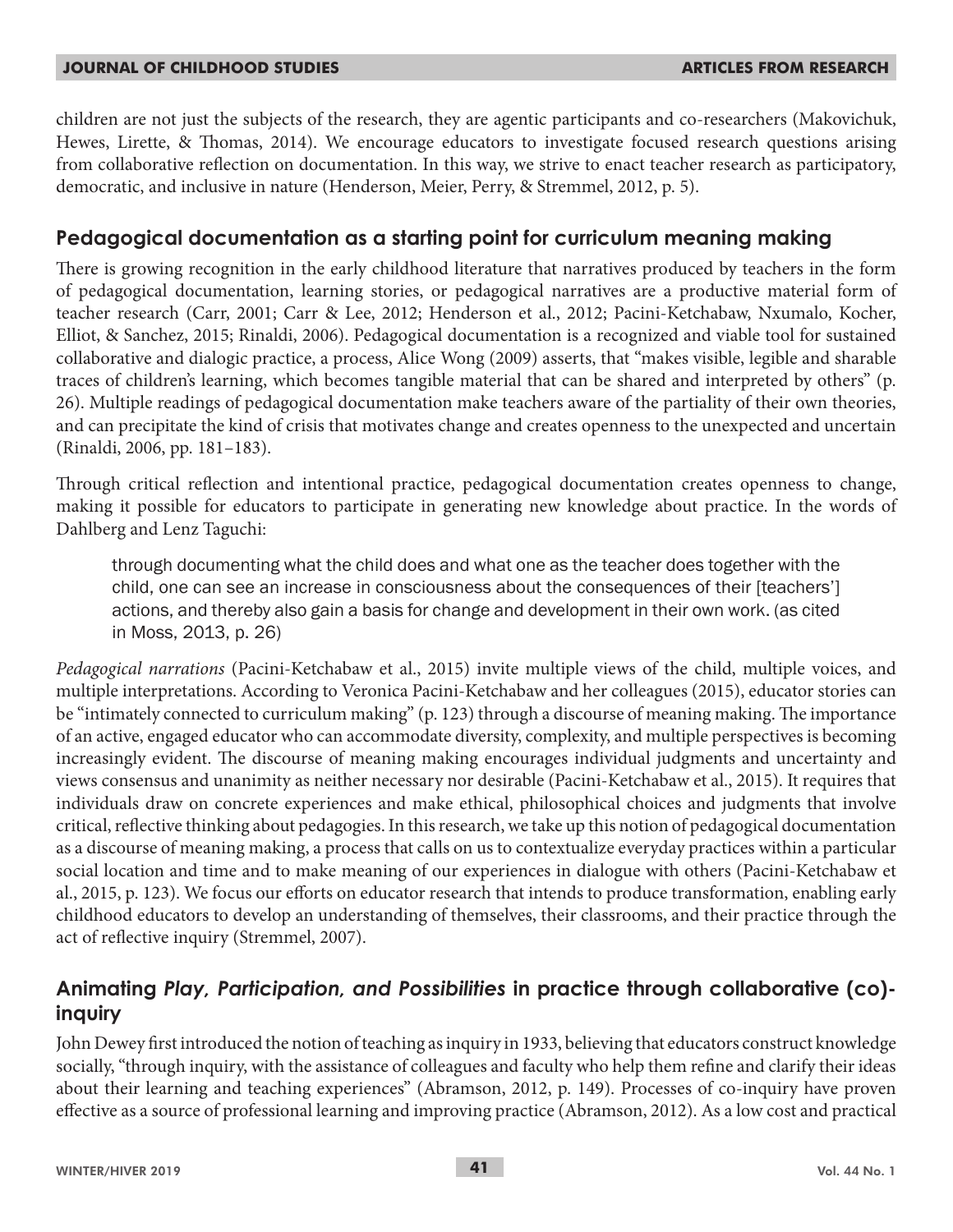strategy, co-inquiry helps educators see the significance of their work, gaining fresh insights and further skill in articulating their practice and explaining their curriculum decisions (Abramson, 2012, p. 154). Participation in a co-inquiry process supported by a pedagogical mentor results in educators feeling more passionate about their work (Abramson, 2012, p. 156). Educator testimony from our research confirms that co-inquiry supported by pedagogical mentoring was often accompanied by educators' growing sense of pride in their daily work and feelings of being reaffirmed and reignited in their role. Educators felt that their work was more visible, and in turn, more valued by others.

Following the release of *Play, Participation, and Possibilities* in 2014, phases two and three focused on introducing co-inquiry processes (Perry et al., 2012) for animating the framework with the four programs that participated in its co-creation during phase one. Phase three expanded to include four additional child care programs in small communities in northern Alberta. The research team recruited ECE faculty from local colleges as onsite pedagogical mentors. The process of onsite pedagogical mentoring included regular weekly visits to observe and document educator practice for purposes of reflection and dialogue. Pedagogical mentors engaged individuals and teams of educators in planned and spontaneous pedagogical conversations about pedagogical documentation and curriculum meaning making, providing diverse entry points and opportunities to engage with the concepts, holistic goals, and dispositions to learn in the framework. They helped each program to host a professional community of learners event and a family event featuring their work with the framework. Pedagogical mentors came together monthly for pedagogical dialogue with one another and the research team, both in person and with the support of an online platform.

As the project unfolded, early childhood educators in leadership roles in several participating centres stepped forward, eager to take up the role of pedagogical mentoring. Inspired by Louise Thomas and Jocelyn Nuttall (2014), who remind us that educators will engage in active negotiation of this new subject position in multiple ways, we set out to leave the possibilities of this new position open. Hoping to explore the relationality and complexity of the role as the project progressed, we asked those who volunteered to play this role to "find their own way in" and to "walk alongside educators" as they explored the use of *Play, Participation, and Possibilities* in everyday practice.

## **Stories as a provocation for curriculum meaning making**

Consistent with the notion that meaningful professional learning begins with educator practice, we quickly found that using sample narratives and learning stories (Carr, 2001; Carr & Lee, 2012) contributed by participating educators was a provocation to deeper pedagogical conversations and a source of professional learning among all of the project participants. These "little stories" (Cotton & Griffiths, 2007) of children's care, play, and learning in specific early childhood communities began to circulate widely. They sparked one-on-one conversations as well as team dialogue, and were used by the research team at conferences and professional learning events to open a space for multiple readings using the curriculum framework concepts, holistic goals, and dispositions to learn. The processes of "story living and telling, and reliving and retelling" (Henderson et al., 2012, p. 8) and revisiting pedagogical documentation served to bring educator decision making into focus for critical reflection.

The working model of co-inquiry shaping our research with educators is an investigative cycle that involves three intertwined, recurring, and overlapping dimensions of educator practice:

- *• Co-learning* (observing and documenting) alongside children, families, and colleagues
- *• Co-researching* (reflecting and interpreting) through making connections to the curriculum framework and external sources of knowledge and theory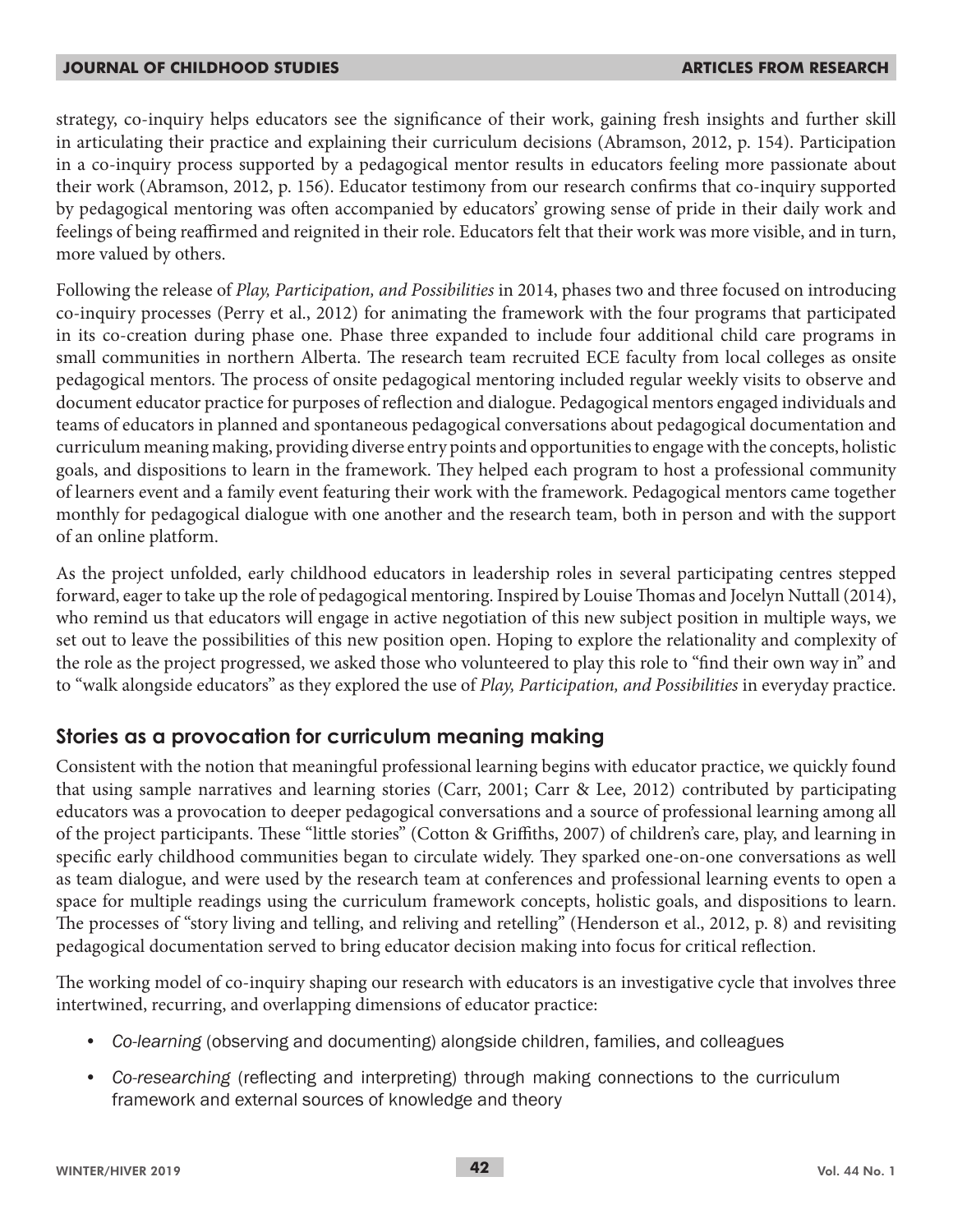*• Co-imagining* possibilities for further experiences (planning and taking action) and engaging playfully with children.

The model, inspired by the work of Abramson (2012), is a flexible frame for emergent, organic, and nonlinear curriculum planning and meaning making. We draw on the notion of the "missing middle" in emergent curriculum planning (Stacey, 2009). Typically, educators observe for interests and plan next steps, often in the moment and without taking the time to reflect. Taking time to "muck about" in the middle has proven inspiring for researchers and educators alike. In this model, curriculum evolves from children's everyday experiences and relies on educators' skillful observation and close listening to what children are doing, or wanting to do. Educators are active, reflective, critical thinkers in this planning process. Figure 2 is a working model of the co-inquiry processes we are using to support curriculum meaning making with *Play, Participation, and Possibilities.* 

## **Co-imagining Possibilities**

**Planning and Taking Action** Reflection & Planning Guide Wondering Playing with ideas What can we do next? Engaging playfully Observing again

A Model of Co-Inquiry for co-constructing curriculum

Co-learning

**Observing and Documenting** Listening to children Documenting play and ordinary moments **Talking the Documentation** Asking questions Drawing on multiple perspectives What are the possible meanings of this play?

The "missing middle"

# Co-researching

**Reflecting and Interpreting** The narrative of a Learning Story Curriculum Cross Checking What does the curriculum framework tell us? Connecting to Concepts, Goals, and Dispositions to Learn What can we learn from theory? What is my/our image of this child/ren?

*Figure 2. Co-inquiry: A working model.*

As we engaged with educators in the co-inquiry process, we introduced two tools into the cycle to support curriculum meaning making: *talking the documentation* and *curriculum cross-checking*. Talking the documentation was shared with us by the research team at the University of New Brunswick and emerged from the co-creation of the *New Brunswick Curriculum for Early Learning and Child Care* (2008). Taking it up in our work with educators has supported participants to practice articulating and making visible their localized tacit knowledge of children's play and learning and to consider the diverse perspectives that others might bring to the conversation. Talking the documentation begins with educators' documented observations of children engaged with ideas, others, and materials. Revisiting these ordinary moments of children's active exploration in a collaborative dialogue with others provides a forum for thinking deeply, asking questions, and being tentative about reflections and interpretations. The goal of talking the documentation is to build a broad repertoire of possibilities—to expand our thinking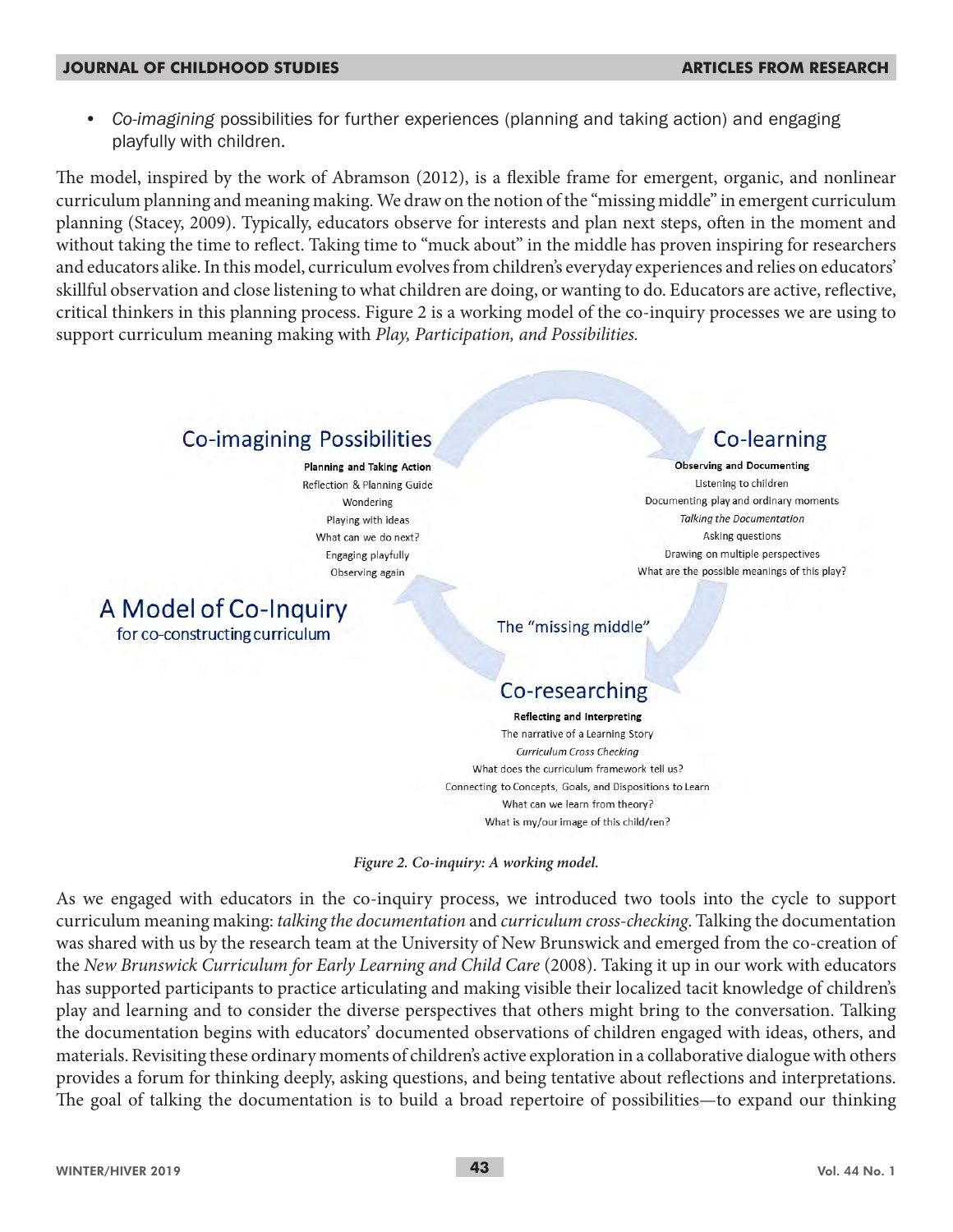about the range of possible meanings that this experience might have for children, as well as our theories about what meaning these experiences might have for children, what children might be doing, and what children might be wanting to do. Within the project, we explored talking the documentation in several ways, sometimes as an open, free-flowing process and often with the following set of guiding questions adapted from a reflective protocol developed by Project Zero at Harvard (see Cadwell, 2003) designed to structure dialogue about pedagogical documentation:

- What do you see?
- What questions does this play raise for you?
- What do you think the child (or children) is working on, trying to accomplish or communicate?

The second tool we used extensively in animating the curriculum framework with educators was *curriculum crosschecking*. Dorothy Strickland describes curriculum cross-checking as a strategy that allows children's "needs and interests to guide instruction and then uses the curriculum documents to reference particular goals, expectations or standards that have been met" (as cited in Heydon & Iannacci, 2008, p. 166). In this project, we introduced curriculum cross-checking as a tool to interpret children's playing and learning in relationship to curriculum framework goals and dispositions. Curriculum cross-checking begins with educators' observations of children. It is a way for educators to draw on the curriculum goal descriptors to describe what they see the children doing using a common language. Curriculum becomes a living, evolving process that invites educators to think further about ways to extend and explore ideas, thoughts, and feelings. In Rachel Heydon and Luigi Iannacci's (2008) words, "cross-checking repositions curriculum as something co-created and negotiated … whereby curriculum emerges from relationships rather than from requirements" (p. 166).

## **Beginning with tea**

Next, we offer a story, to borrow Iris Berger's (2010) words, "as an inspiration and a possibility to enlarge our shared thought and our shared understanding of what early childhood education is and what it can be about" ( p. 72). As a source of participatory curriculum meaning making, the story affords multiple vantage points from which to view practice and children. Following Berger, we offer it not as a story of "best practice," but as an instance of how beginning with children as a source of curriculum inspiration in daily work can lead to practice transformation. As Berger reminds us, each story of children's actions "offers a possibility to meet a new child … it affords a kind of listening that allows children to *appear*" (p. 71, italics in original).

This story took place early in the second phase of the research project in the Tanager Room in the MacEwan University Child Care Centre Lab School<sup>2</sup>, a community made up of 12 toddlers and their families and a team of three educators (Rebekah, Jennifer, and Bejuna). It involved the lab school educators, in particular Rebekah McCarron, and a member of the research team, Lee Makovichuk, who was acting as a faculty pedagogical mentor to the university child care educators. At the time, the centre had an established practice of pedagogical documentation and provided regular weekly time for educators to work on documentation, which tended to focus on creating portfolio entries for individual children. The curriculum framework research provided resources to support collaborative pedagogical dialogue, with regular opportunities for educators to step out of ratio and meet with Lee Makovichuk to revisit pedagogical documentation in relationship to curriculum framework goals and dispositions.

Engaging families in curriculum meaning making was a priority, and we were intentional about seeking their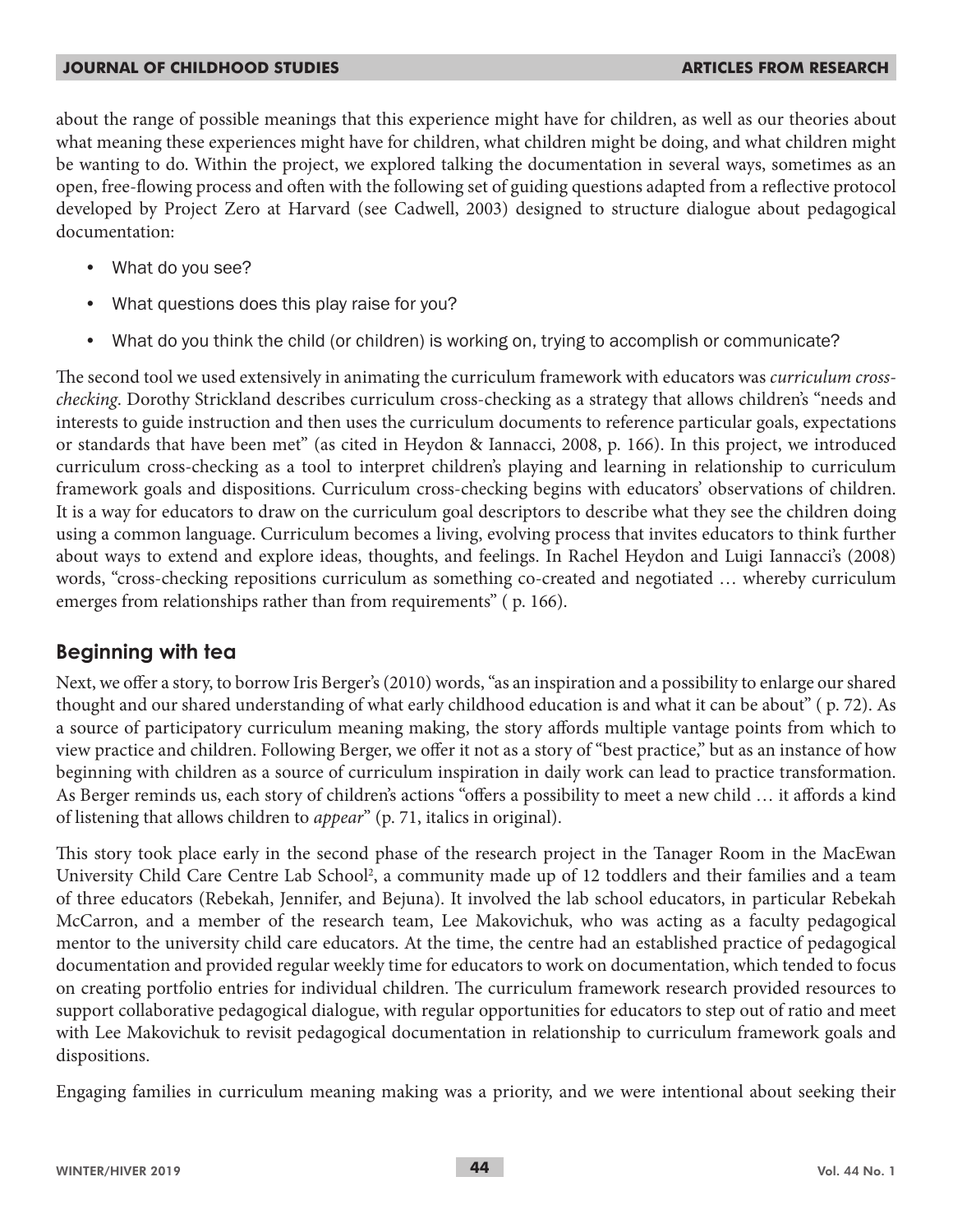participation in creating the learning story samples during the development of the framework. By this time in the project, families in our lab school were familiar with the positive orientation of the learning story and looked forward to receiving stories about their child. Valuing the co-creation of the stories by educators, children, and families and the relationship between the learning story and the learner's identity (Carr & Lee, 2012), we were reluctant to anonymize the stories. We received ethics approval to use children's first names and images in scholarly publications and professional learning events. Families' participation in making meaning of the stories was linked to their explicit consent and ensured that families, educators, and researchers alike were comfortable with the images, dialogue, and interpretations.

Choosing a starting point for a story is always difficult. We begin in early fall, just after the centre had been freshly painted. The empty walls provoked conversations about how children experienced the long, narrow hallway entrance into the centre. The centre director, educators, and faculty mentor began to talk about what they could do to set up points of interest for children coming and going. Thinking about the toddlers, they hung mirrors at the children's eye level and put a tea set on a small table under the director's office window as a provocation to see what children might do. The director had a perfect vantage point and became fascinated with watching the toddlers as they stopped to play on their way in and out of child care.

Meanwhile, the educators noticed pieces of the tea set were finding their way into the toddler room in the morning. Following conversation about how the children might be using play with the tea set as a transition into child care each day, the team decided to bring a tea set into the Tanager Room. Rebekah begins:

When we the brought the tea set into the room, we also brought in a small stove and set them up together by the sand box, and this was quickly noticed by children. Tea parties began happening soon after! Children all engaged in moments of pouring sand, also known as tea, into the small cups or into bowls.

The toddlers engaged immediately in sustained social pretend play. Lee noticed these interesting interactions, and the deep and rich play in the toddler room, when she came to observe. She saw these moments as rich in potential and as fertile ground for curriculum meaning making with children, but was unsure about whether the educators were noticing these moments or seeing them in the same way. She was finding it difficult to arrange to meet with this team of educators outside of the playroom to talk about the connections between their work and the curriculum framework.

#### *"We have to get to the diapering routine"*

Rebekah remembers:

As a new educator, my entry into the Tanager Room created a new team dynamic. Half of this group was new to the program in September. It took several months to feel as though we came together as a team and as a community with the children and families. Just as we began to feel this group cohesion, I recognized the weight I was feeling about the daily routines with toddler-age children. At the time, I felt that the efforts that we put into planning play and learning experiences seemed to get lost in the work of relationship building and routines.

Lee remembers inviting the team out to talk about what they were doing and hearing "we have to get to the diapering routine":

I spent a lot of time observing in that room. They spent time in the routines, they offered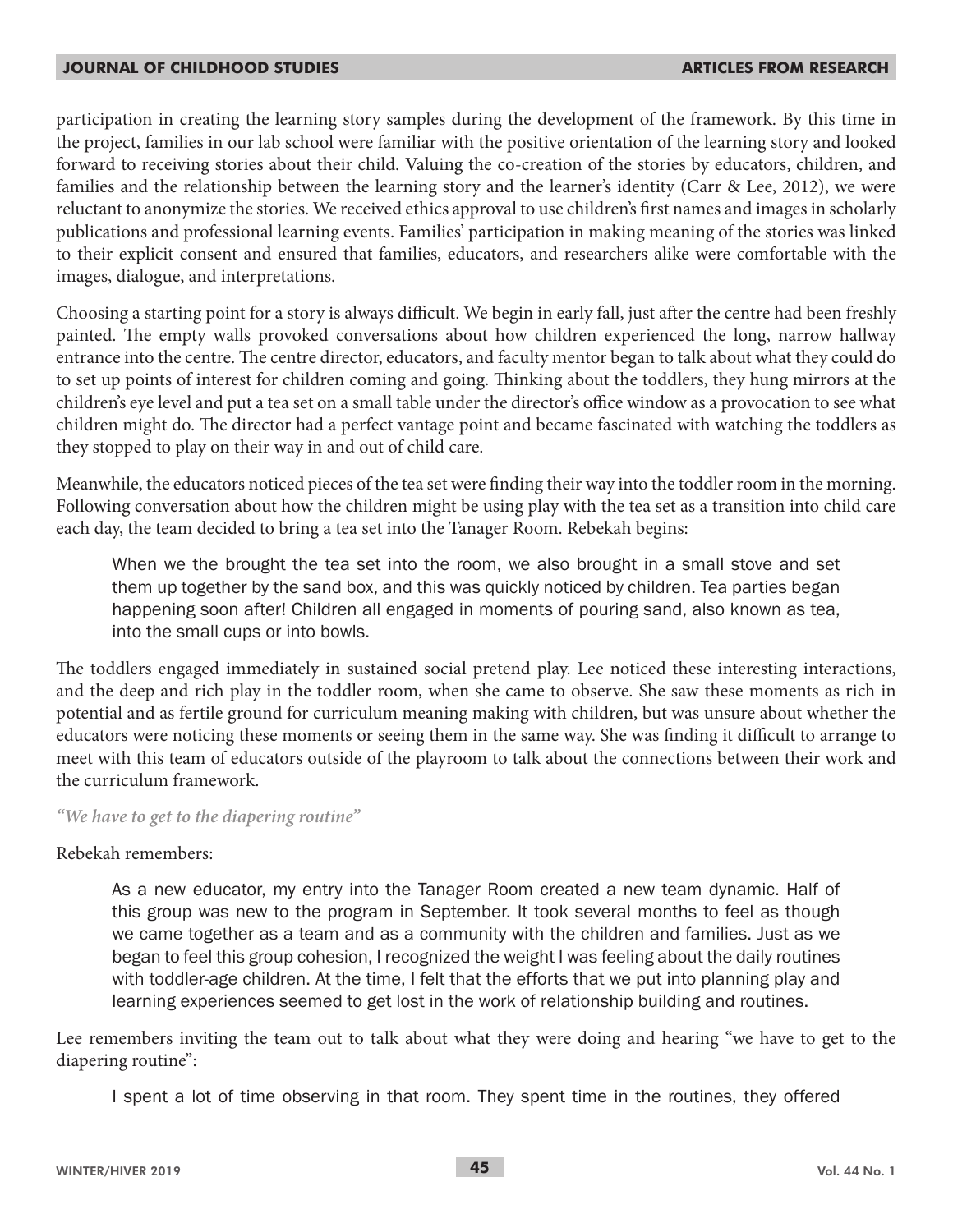choices. They were in the moment with children in diapering, changing, getting ready for outside.

She would hear comments like "We get to meet today, I'm so excited" and then it wouldn't happen. Lee brought this dilemma to the research team. Together, we wondered if their hesitation was brought on by the intensity and weight of daily routines. Lee wondered how she could support them in conceptualizing the curriculum in the Tanager Room more holistically.

When the children were playing with the tea set, I was feeling that this team of educators were caught up in the daily routines. As much as the educators need to be in the room with the children, I wanted them to take a moment to really see what was happening, to make sense of what the children were doing. They were talking about routines in a different way than planning for play. I wanted them to see that what they were doing in routines was curriculum. That's when I said to myself, "we have to make this happen."

Following the conversation with the research team, Lee wondered if a conversation about the holistic goal of well-being, focused on providing "safe and caring environments where emotional and physical health, positive identities, and sense of belonging are nurtured and protected" (Makovichuk et al., 2014), would open a space for deeper discussion. She went to the centre director to ask for help in getting both Rebekah and Jennifer out of the room. Jennifer surprised Lee by arriving at the meeting with a video clip of the tea party play. As part of the co-inquiry process in curriculum meaning making, the educators in this room were using photos and video documentation to revisit ordinary moments of care, play, and learning for reflection and further planning. This short video became a provocation for co-inquiry over the next several weeks.

#### Lee writes:

I invited Rebekah and Jennifer to discuss their observations, their feelings, and the tensions between the importance of their daily work with children and the value of taking a step back to reflect. In a 30-minute meeting, we looked at the holistic goal, well-being, in *Play, Participation, and Possibilities* in relationship to Jennifer's video documentation of the children and the tea set. As we talked the documentation, and cross-checked with the goal, we discussed what the children might know and could do. It was an "Aha!" moment for the Tanager Room team!

#### *"What you were seeing changed and how you saw yourself in it changed"*

The opportunity to reflect and interpret with others using the common language of the curriculum framework produced new insights, and reenergized practice. As Lee describes it:

I could see a visible change in both Rebekah and Jennifer after the conversation, an excitement that I had not seen in months. I remember Jennifer saying that she knew curriculum was happening already.... I wondered what would transpire from this opportunity for them to *revisit, reunderstand,* what the children were doing in their play.

The educators began to talk about what they were seeing in relation to the goal descriptors (e.g., "children develop a sense of self, growing in their capacity to express feelings, concerns, and needs; children develop a sense of other, caring for others, [and] experiencing trust and compassion with children and adults" [Makovichuk et al., 2014, p. 94]). Rebekah writes:

Watching the video together, right away we noticed the children negotiating different roles and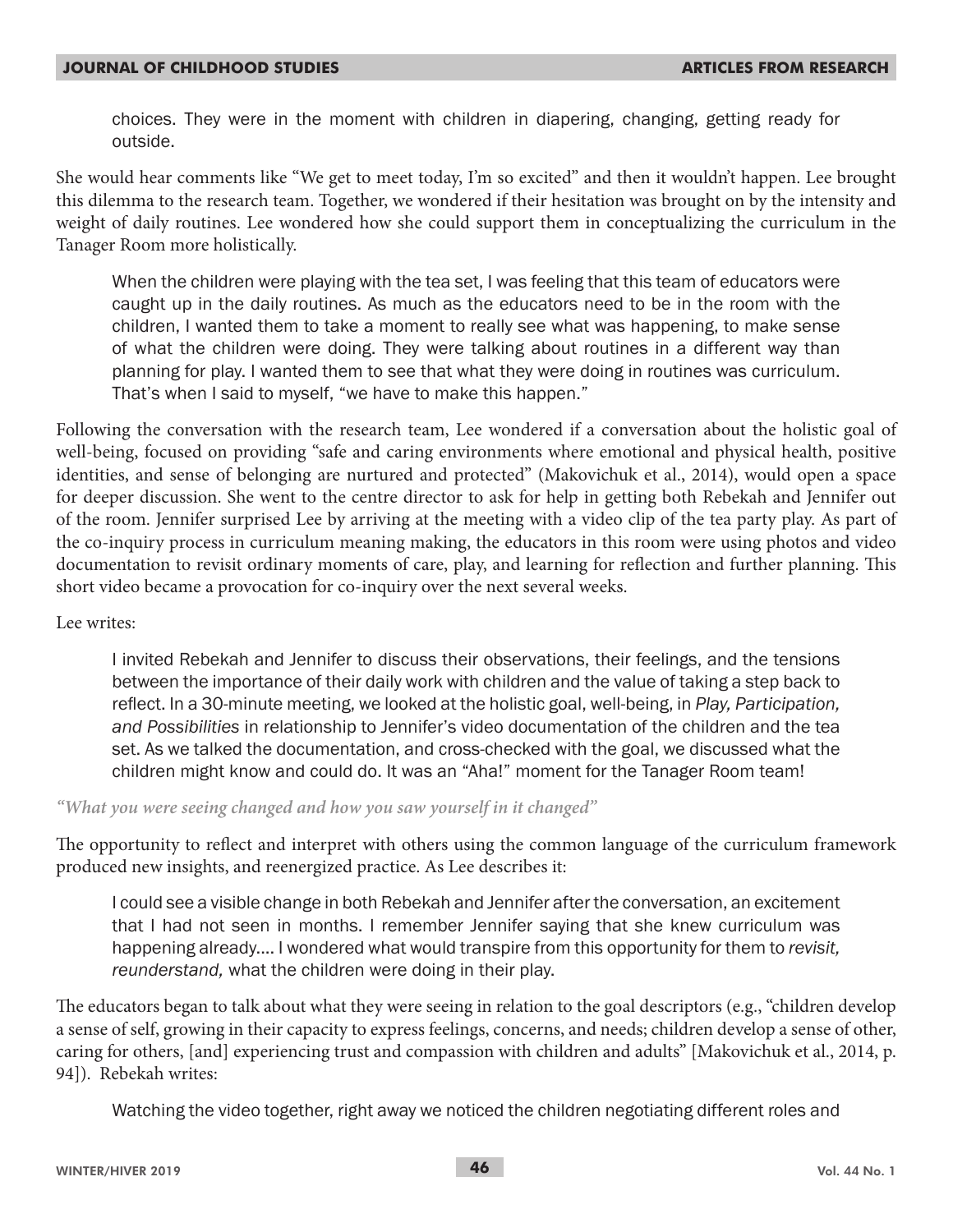rules; the children were showing us their abilities to problem solve, work together, and share. Our observations led us to change one aspect of the lunch routine: we introduced communal serving bowls on the lunch table. We decided as a team that we would begin by serving each child a small portion, then place the communal food bowls in the centre of the table and see what unfolded.

This small shift in the lunch routine led to a big shift in thinking that resonates with the notion that collaborative reflection on documentation can produce change in practice. Rebekah recalls:

A story about Ainsley reveals just how mighty these children already are. It was the first day using the communal serving bowls. Upon hearing Noah ask for blueberries, Ainsley pulled the bowl of blueberries close to her. Jennifer momentarily paused, holding her breath, waiting, and wondering: Would Ainsley keep the berries for herself? Would she share the berries with Noah? In amazement, Jennifer watched as Ainsley reached all the way across the table, offering the bowl to Noah, saying, "Here blueberries!"

Later, Rebekah reflects:

This small change to the lunch routine has made a significant shift in how we think about our participation at lunch, from overseeing and serving, to modelling and supporting children's lunchtime interactions. The children's use of communication, team work, how they are developing awareness of one another's food likes and dislikes, and especially how much they already know about the social conventions of serving and sharing food with one another has really surprised me!

The connections to the framework deepened as educators found more and more language in the goal of wellbeing to describe and validate the significance of these small everyday experiences with young children. Rebekah continues:

We've also noticed children eating more food and staying at the lunch table longer. It has become a more communal and social time, an opportunity to share our stories and ideas together while also experiencing a sense of belonging. It has also opened avenues for communication with families as the educators are learning more about each family's social and cultural practices around sharing food.

#### *"It was already there, we just had to look at it through a different lens"*

As the educators continued to reflect on the goal of well-being, multiple possibilities for expanding and extending curriculum became visible to them. Rebekah adds:

After the initial excitement with the change in our lunch time I began wondering: What's next? Are they done with this, or is there another direction they want to go? I continued observing and documenting, but really took some time for reflecting. Through that reflection I started noticing shifts in myself as an educator. This change to our lunchtime routine has made me really slow down more during a busy transition time in our daily schedule. I have become much more aware of how much learning is happening during one of our most mundane daily tasks.

Through ongoing pedagogical conversations, revisiting documentation, further curriculum cross-checking, and more time spent reflecting and mucking about in the middle, the educators began to make multiple links between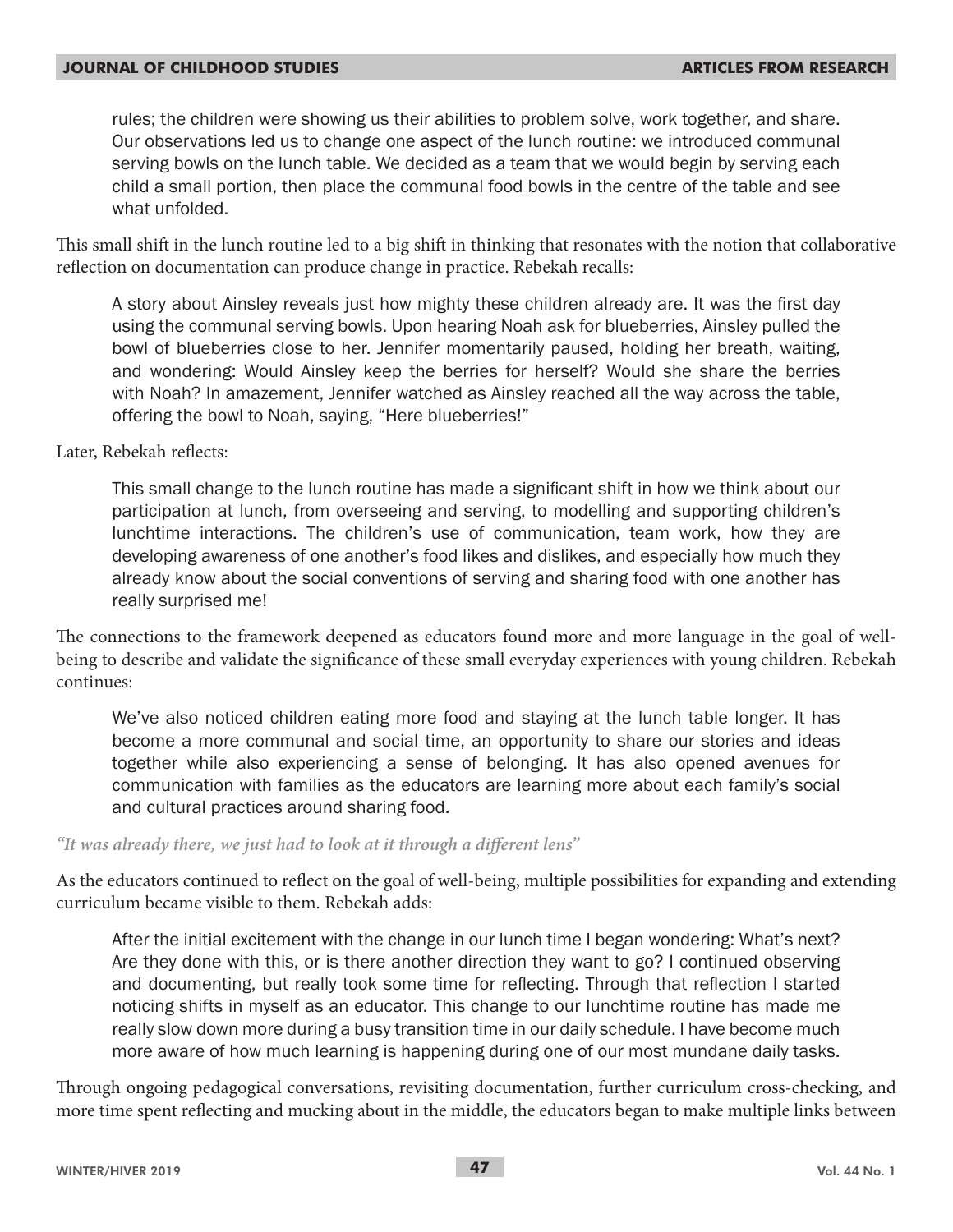the concepts in *Play, Participation, and Possibilities*, their new lunchtime routine, and the environment, materials, and experiences they were selecting for the classroom.

Rebekah describes what happened next:

During the new lunch routine, Jennifer, Bejuna, and I recognized that the children were having some difficulty negotiating the larger serving spoons. We added spoons of all sizes and bowls into the sand area. One day I noticed Maude cooking. She had bowls of sand lined up and was taking sand from one to the other and mixing it together. "It's cake!" she said, as she took a pinch of sand from a third bowl. Later on that week, Selina and Stanley both made cookies from rocks and wood rings. Noah made some spaghetti with meatballs and zucchini using sand, ribbon, rocks, and wooden rings. The ideas of cooking, or preparing food, began to be very prominent during children's play in the sand box and kitchen.



*Figure 3. "It's cake!"*



*Figure 4. Cutting bananas.*

#### *"I began seeing their family life in their play—I didn't see those connections before"*

The children's imaginary play with preparing, serving, and sharing food led naturally to experiences preparing real food. Rebekah describes how:

We started by cutting bananas for lunch. A group of us peeled, cut, and sliced bananas with plastic knives and then put them into a large bowl. After cleaning up, we put the big bowl of bananas with the rest of our lunch. While cutting the bananas we shared a conversation about how we all open and eat our bananas differently.

Experiences with real food opened further opportunities to communicate with families. Rebekah developed a new research question: "How do I work with families in the education and care of their children?" In pursuit of this question, and inspired by the well-being goal descriptor "Children learn about food and nutrition, exploring a range of cultural practices of eating and sharing food" (Makovichuk et al., 2014, p. 96), she actively sought out knowledge from the families about their social and cultural practices of preparing and sharing food. It became possible to open up conversations with families at the end of the day using anecdotes from their child's play (e.g., "I noticed your child pretending to drink tea at the sand table, do you do this at home?"). This led to planning for toddlers to participate in food shopping, as well as expanding the children's play through offering locally relevant cultural artifacts, such as chopsticks, and various types of tea sets. As an extension of this play, the educators and children prepared cookies and invited their families for a tea party.

#### *"I really didn't know I had anything to say"*

Rebekah was asked to share her story at several professional learning events. She continued to have pedagogical conversations with Lee as they progressed through a writing and rewriting process to prepare the story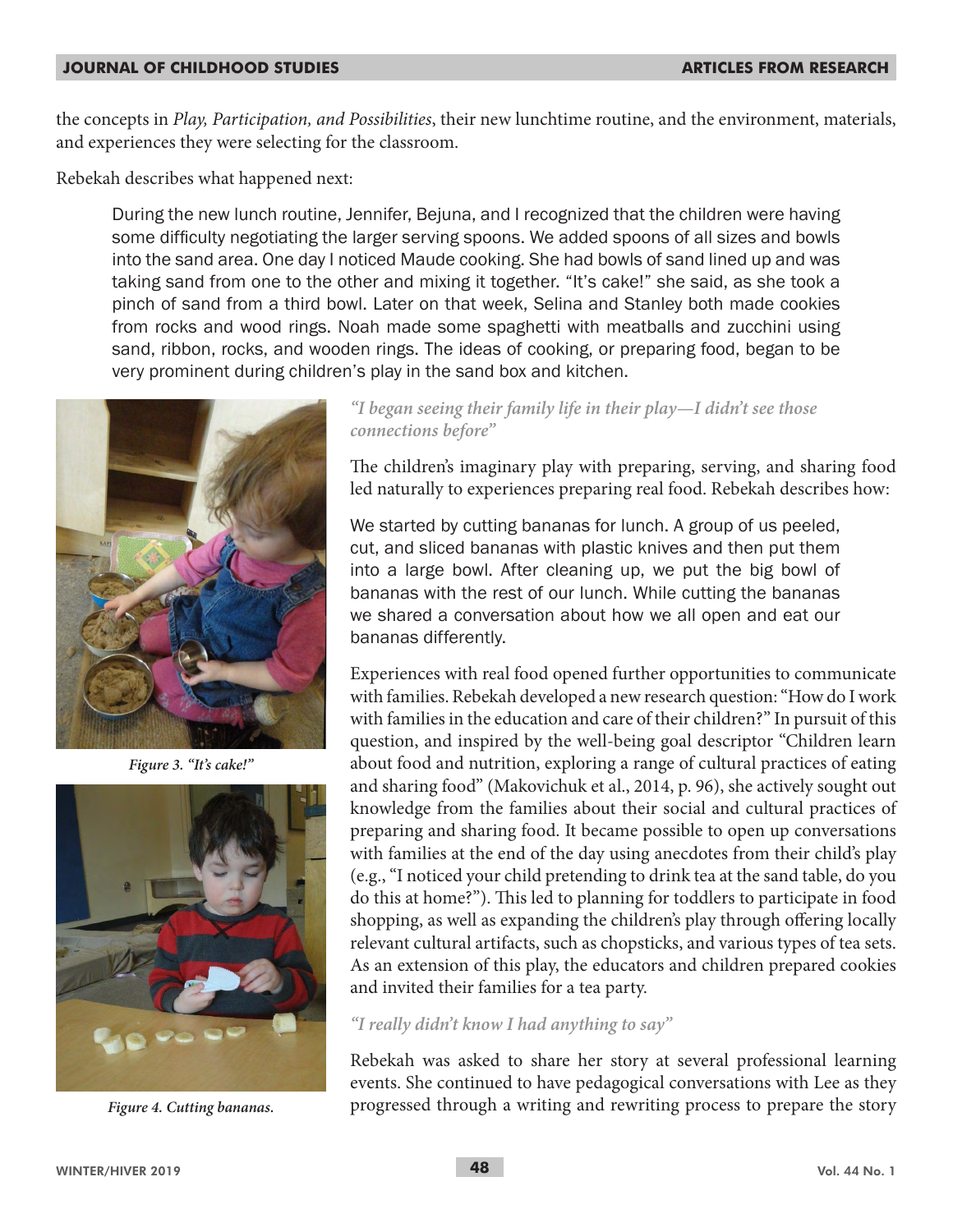to be shared with other educators. Lee comments that "working through the story repeatedly meant revisiting our co-constructed meaning of the story to articulate what unfolded to others." Reflecting on the process and recognizing its partiality, Lee comments: "You can't pay attention to everything in the moment."

#### Rebekah reflects:

In my education, I have learned that I hold an image of the child, and that it should be—IS—a strong, resourceful, and capable child. But, what does that truly mean? Now in experiencing this notion, it has changed for me; my image of the child and what that means has deepened. The children surprise me every day with their



*Figure 5. A tea party for families.*

capabilities to seemingly "act older than their age" when in truth, they aren't acting; they are simply being who they are. And they are amazingly capable beings as they communicate their ideas and feelings, as they care for one another and themselves, and as they explore with such focus and genuine interest.

As researchers, we noted the meaning of this experience for Rebekah's sense of professional identity and her ability to articulate practice. She continues:

While I noticed my evolving image of a child, I feel that I also experienced a major change in my image of myself, as an educator. I make many decisions each day. I make decisions in how I communicate my messages to children, the tone I use, the words I draw on to respect them as people in the room. When I chose new or familiar materials for the children's play and learning, these are decisions that communicate how I view them as learners and players. When children encounter problems and I offer them time and space and close observation, I communicate that I view them as strong, resourceful, and capable people, who sometimes need my help, or not. What I do does matter, and this realization has forever changed me.

Educator insights and reflection make visible some of the many ways possible to make meaning of this story, keeping curriculum alive and open (Pacini-Ketchabaw et al., 2015, p. 128). Lenz Taguchi (2007)reminds us that "in the very 'textualizing' of practice, it is, in fact, talked and written into existence—both as practice and as theory and in that sense made accessible and even palpable, for being rewritten, retalked, and thereby re-performed and transformed" (p. 279). Retalking this story for this article once again foregrounds the educator's ability to observe, listen, question, and make connections that inform curriculum planning and change practice through the team's collaborative study of the documentation. Through her telling and retelling, Rebekah creates new meaning seeing herself beyond the metaphor of the "labourer" (Coulter & Wiens 2002, as cited in Berger, 2010, p. 73) as a thinker, actor, and storyteller (Berger, 2010)—and embraces her life in the classroom as a *co-learner*, *co-researcher*, and *co-imaginer* of curriculum possibilities (Makovichuk et al., 2014).

## **Closing**

Animating the use of a curriculum framework in everyday practice is not a "tick box" process. It is nonlinear, messy,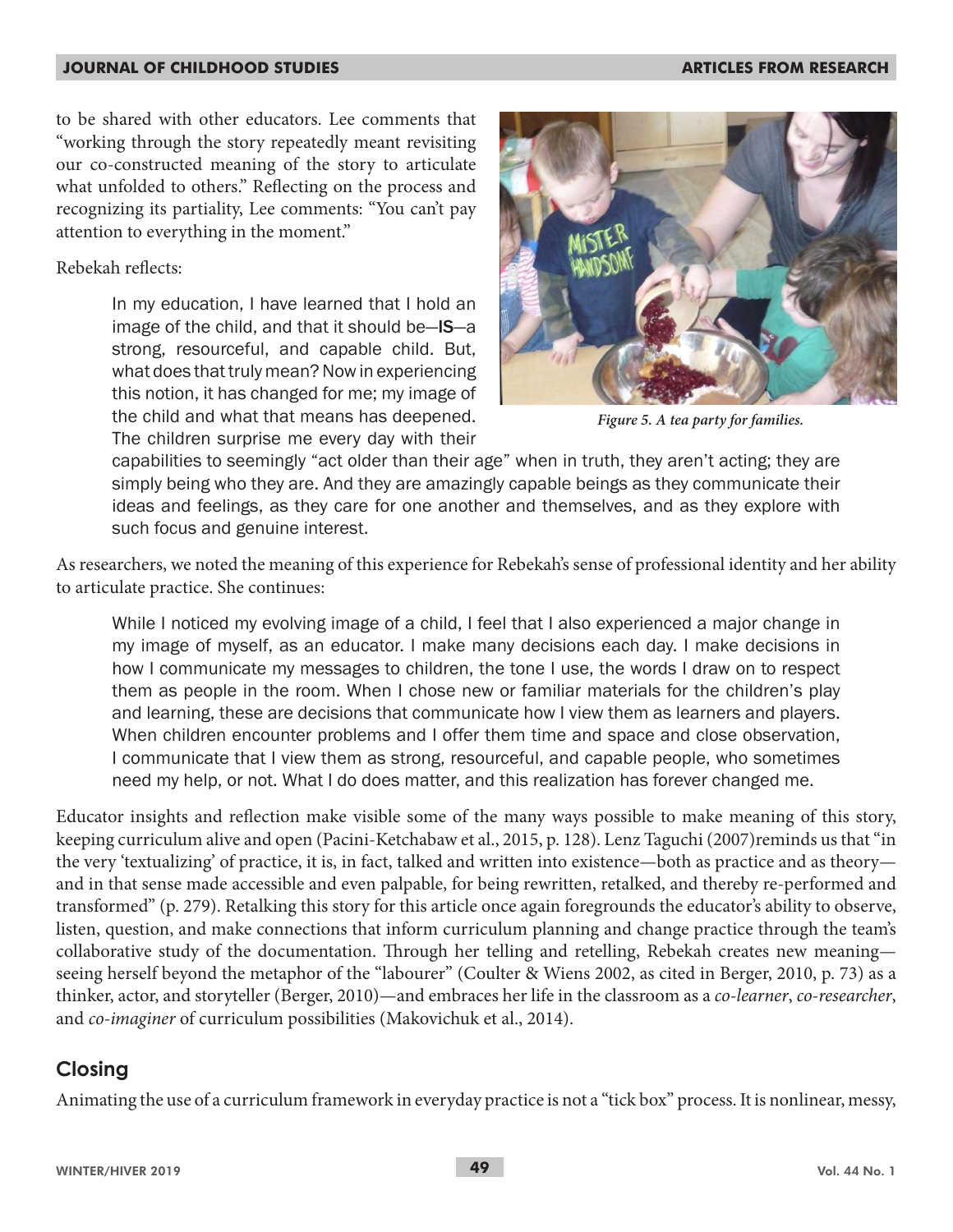iterative, deeply theoretical, and yet highly intuitive, drawing on local, situated knowledges and relationships. It is about living with curriculum as always already happening with/in the daily experiences of young children and their families in child care. It is not about "training" in specific competencies. Our preliminary findings suggest that this approach to curriculum requires an initial period of intensive, responsive, sustained pedagogical mentorship provided by well-educated, experienced mentors with expertise in early childhood pedagogy, as well as dedicated time for educators, outside of the playroom and also outside of their program setting, for dialogue and reflection with supportive pedagogical mentors, colleagues / team members, and the broader professional community. This process of pedagogical mentoring and co-inquiry led to productive reflection, concrete changes in practice, a growing sense of pride in daily work, and an enhanced sense of affirmation, valuing, and visibility of the work. The co-inquiry process has helped us to move beyond program planning to working with curricular resources informed by early learning pedagogies in a way that has the potential to transform practice and reinvigorate relationships.

We continue to explore how critical reflection on taken-for-granted notions of the image of the child and childhood, and our own work, has material results for daily practice and the ongoing social organization (Smith, 2005) of work with young children. Following Carla Rinaldi (2006, p. 184), we seek to better understand the conditions that invite dialogue with the power to transform practice and to set curriculum meaning making in motion.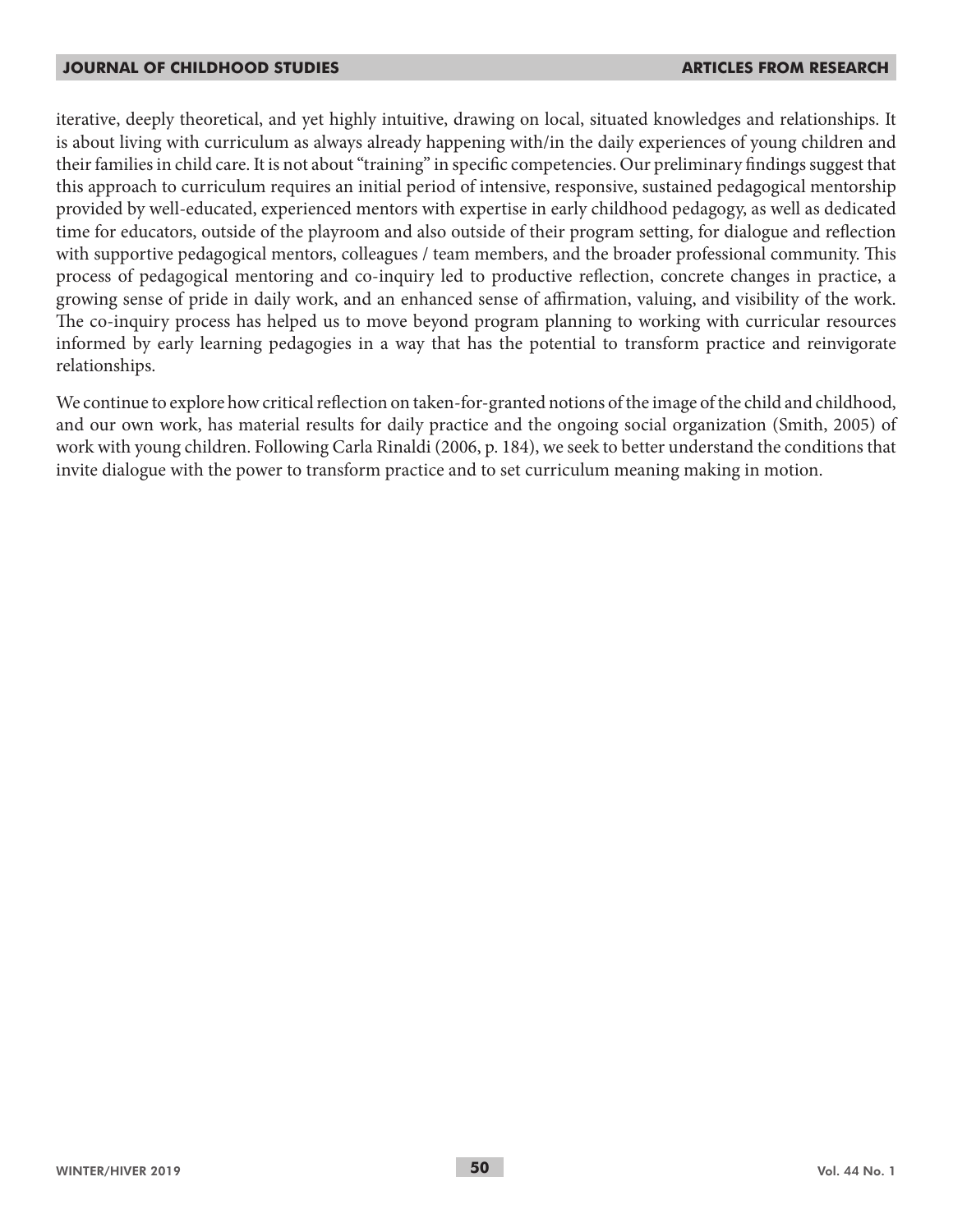#### **Acknowledgments**

The authors thank the children, families, early childhood educators, and program directors at MacEwan Child Care Centre Lab School, Terra Child and Family Support Centre, Jasper Place Child and Family Resource Society, Child Development Dayhomes, and Intercultural Child and Family Centre, who contributed so generously to co-imagining new possibilities for animating curriculum in early learning and child care. We acknowledge our faculty colleagues and co-researchers – Nancy Thomas, Margaret Mykietyshyn, Rebecca Dupont, and Mary Lynne Matheson – for their thoughtful participation as pedagogical mentors. We are grateful for the support of Pam Whitty and the early childhood research team at the University of New Brunswick and for permission to use the goals from the New Brunswick Framework for Early Learning and Care in the Alberta framework.

## **References**

- Abramson, S. (2012). Co-inquiry: Documentation, communication, action. In G. Perry, B. Henderson, & D. Meier (Eds.), *Our inquiry, our practice: Undertaking, supporting, and learning from early childhood teacher research(ers)* (pp. 147–157). Washington, DC: National Association for the Education of Young Children.
- Bennett, J. (2004). Curriculum in early childhood education and care. UNESCO Policy Brief on Early Childhood. Retrieved from http:// unesdoc.unesco.org/images/0013/001374/137401e.pdf
- Berger, I. (2010). Extending the notion of pedagogical narration through Hannah Arendt's political thought. In V. Pacini-Ketchabaw (Ed.), *Flows, rhythms, & intensities of early childhood education curriculum* (pp. 57–76). New York, NY: Peter Lang.
- Cadwell, L. (2003). *Bringing learning to life: The Reggio approach to early childhood education*. New York, NY: Teachers College Press.
- Carr, M. (2001). *Assessment in early childhood settings: Learning stories*. London, UK: SAGE.
- Carr, M., & Lee, W. (2012). *Learning stories: Constructing learner identities in early education*. London, UK: SAGE.
- Cotton, T., & Griffiths, M. (2007). Action research, stories, and practical philosophy. *Educational Action Research, 15*(4), 545–560. doi: 10.1080/09650790701
- Curtis, D., Lebo, D., Cividanes, W. C. M., & Carter, M. (2013). *Reflecting in communities of practice: A workbook for early childhood educators*. St. Paul, MN: Redleaf.
- Early Childhood Research Team, University of New Brunswick. (2008). *New Brunswick curriculum framework for early learning and child care ~ English.* Retrieved from http://www2.gnb.ca/content/gnb/en/departments/education/elcc/content/curriculum/ curriculum\_framework.html
- Edwards, S., & Nuttall, J. (Eds.). (2009). *Professional learning in early childhood settings*. Rotterdam, The Netherlands: Sense.
- Eurofound. (2015). *Working conditions, training of early childhood care workers, and quality of services: A systematic review*. Retrieved from https://www.eurofound.europa.eu/publications/report/2015/working-conditions-social-policies/early-childhood-careworking-conditions-training-and-quality-of-services-a-systematic-review
- Fleet, A., De Gioia, K., & Patterson, C. (2016). *Engaging with educational change: Voices of practitioner inquiry*. London, UK: Bloomsbury.
- Fleet, A., & Patterson, C. (2001). Professional growth reconceptualized: Early childhood staff searching for meaning. *Early Childhood Research and Practice, 3*(2), 7–19.
- Fleet, A., & Patterson, C. (2009). A timescape: Personal narratives, professional spaces. In S. Edwards & J. Nuttall (Eds.), *Professional learning in early childhood settings* (pp. 9–25). Rotterdam, The Netherlands: Sense.
- Hatch, A. (2012). Teacher research: Questions for teacher educators. In G. Perry, B. Henderson, & D. Meier (Eds.), *Our inquiry, our practice: Undertaking, supporting, and learning from early childhood teacher research(ers)* (pp. 117–125). Washington, DC: National Association for the Education of Young Children.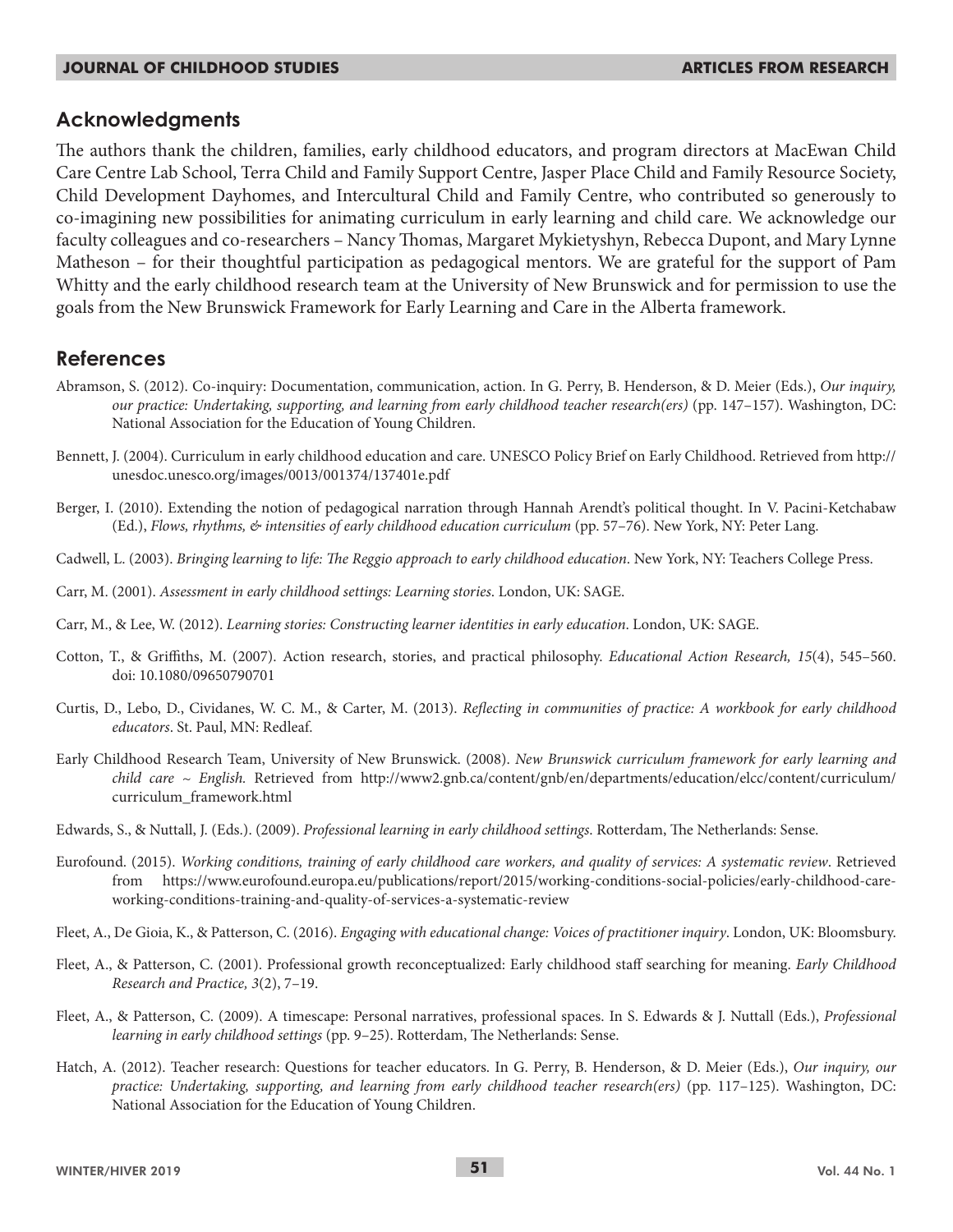Henderson, B. (2012). Teacher research: Effects on professional development and professional identity. *Voices of Practitioners, 7*(1), 1–6.

- Henderson, B., Meier, D. R., Perry, G., & Stremmel, A. J. (2012). The nature of teacher research. In G. Perry, B. Henderson, & D. Meier (Eds.), *Our inquiry, our practice: Undertaking, supporting, and learning from early childhood teacher research(ers)* (pp. 3–10). Washington, DC: National Association for the Education of Young Children.
- Heydon, R. M., & Iannacci, L. (2008). *Early childhood curricula and the de-pathologizing of childhood*. Toronto, ON: University of Toronto Press.
- Lenz Taguchi, H. (2007). Deconstructing and transgressing the theory-practice dichotomy in early childhood education. *Educational Philosophy and Theory, 39*(3), 275–290.
- MacNaughton, G., & Hughes, P. (2008). *Doing action research in early childhood studies: A step by step guide*. Maidenhead, UK: Open University Press/McGraw Hill Education.
- Makovichuk, L., Hewes, J., Lirette, T., & Thomas, N. (2014). *Play, participation, and possibilities: An early learning and child care curriculum framework for Alberta.* Retrieved from http://childcareframework.com/
- Mitchell, L., & Cubey, P. (2003). *Characteristics of professional development linked to enhanced pedagogy and children's learning in early childhood settings: Best evidence synthesis*. Wellington NZ: Government of New Zealand Ministry of Education.
- Moss, P. (Ed.) (2013). *Early childhood and compulsory education: Reconceptualising the relationship*. Abingdon, UK: Routledge.
- Olsson, L. M. (2009). *Movement and experimentation in young children's learning: Deleuze and Guattari in early childhood education*. London, UK: Routledge.
- Pacini-Ketchabaw, V., Kocher, L., Sanchez, A., & Chan, K. (2009). Rhizomatic stories of immanent becomings and intra-activity: Professional development reconceptualized. In L. Iannacci & P. Whitty (Eds.), *Early childhood curricula: Reconceptualist perspectives*. Calgary, AB: Detselig.
- Pacini-Ketchabaw, V., Nxumalo, F., Kocher, L., Elliot, E., & Sanchez, A. (2015). *Journeys: Reconceptualizing early childhood practices through pedagogical narration*. Toronto, ON: University of Toronto Press.
- Patterson, C., McAuley, E., & Fleet, A. (2013). Leading change from the inside: A braided portrait. *Reflective Practice, 14*(1), 58–74. doi: 10.1080/14623943.2012.732938
- Perry, G., Henderson, B., & Meier, D. (Eds.). (2012). *Our inquiry, our practice: Undertaking, supporting, and learning from early childhood teacher research(ers)*. Washington, DC: National Association for the Education of Young Children.
- Rinaldi, C. (2006). *In dialogue with Reggio Emilia: Listening, researching, and learning*. New York, NY: Routledge.
- Sellers, M. (2013). *Young children becoming curriculum: Deleuze, Te Whariki, and curricular understandings*. Abingdon, UK: Routledge.
- Smith, D. (2005). *Institutional ethnography: A sociology for the people*. Lanham, MD: Altamira.
- Stacey, S. (2009). *Emergent curriculum in early childhood settings: From theory to practice. Curriculum in action*. St. Paul, MN: Redleaf.
- Stremmel, A. J. (2007). The value of teacher research: Nurturing professional and personal growth through inquiry. *Voices of Practitioners, 2*(3), 1–9.
- Thomas, L., & Nuttall, J. (2014). Negotiating policy-driven and state-mandated expectations of leadership: Discourses accessed by early childhood educators in Australia. *New Zealand Research in Early Childhood Education Journal, 17*, 101–114.
- Wong, A. C. Y. (2009). Dialogue engagements: Professional development using pedagogical documentation. *Canadian Children, 34*(2), 25–30.